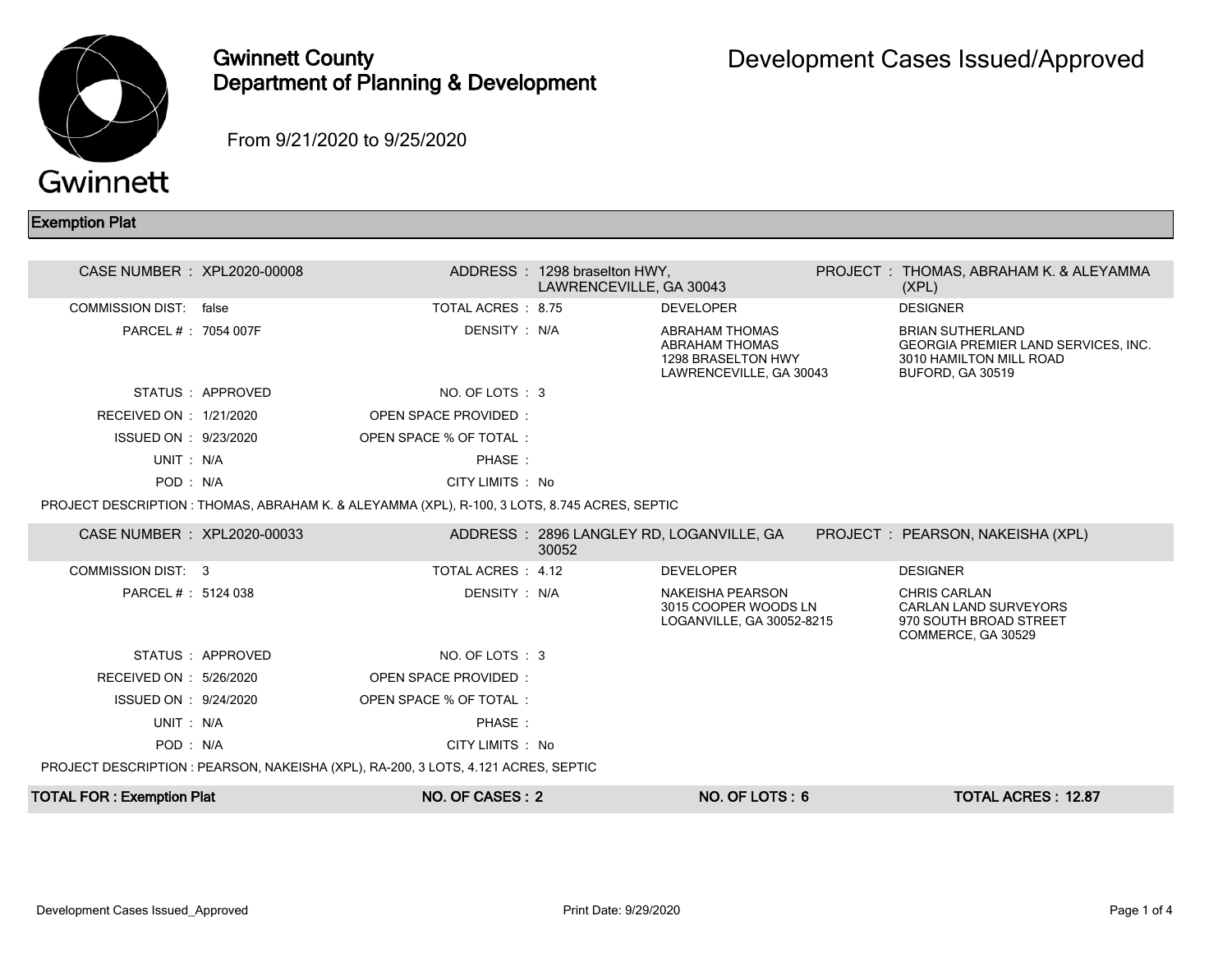## Commercial Development Permit

| CASE NUMBER : CDP2017-00075 |                                                                                                                        | ADDRESS : 3079 LENORA CHURCH RD.<br>SNELLVILLE, GA 30078    |                                                                                                                                  | PROJECT: REJOICE IN THE WORD CHURCH                                                                             |
|-----------------------------|------------------------------------------------------------------------------------------------------------------------|-------------------------------------------------------------|----------------------------------------------------------------------------------------------------------------------------------|-----------------------------------------------------------------------------------------------------------------|
| <b>COMMISSION DIST: 3</b>   | TOTAL ACRES: 5.46                                                                                                      |                                                             | <b>DEVELOPER</b>                                                                                                                 | <b>DESIGNER</b>                                                                                                 |
| PARCEL # : 5029 090         | DENSITY : N/A                                                                                                          |                                                             | <b>CARON JONES</b><br><b>REJOICE IN THE WORK CHURCH</b><br>INTERNATIONAL MINISTRY, INC.<br>P.O. BOX 1665<br>SNELLVILLE, GA 30328 | <b>BOBBY BULLARD</b><br><b>BULLARD LAND PLANNING</b><br>3790 CANNONWOLDE DR<br>SNELLVILLE, GA 30039             |
| STATUS : ISSUED             | NO. OF LOTS : N/A                                                                                                      |                                                             |                                                                                                                                  |                                                                                                                 |
| RECEIVED ON : 4/12/2017     | <b>OPEN SPACE PROVIDED:</b>                                                                                            |                                                             |                                                                                                                                  |                                                                                                                 |
| ISSUED ON : 9/23/2020       | OPEN SPACE % OF TOTAL:                                                                                                 |                                                             |                                                                                                                                  |                                                                                                                 |
| UNIT: N/A                   | PHASE : NA                                                                                                             |                                                             |                                                                                                                                  |                                                                                                                 |
| POD: N/A                    | CITY LIMITS : Yes                                                                                                      |                                                             |                                                                                                                                  |                                                                                                                 |
|                             | PROJECT DESCRIPTION: CITY OF SNELLVILLE, PLACE OF WORSHIP, NEW 8,000 SQ FT, 5.46 TOTAL ACRES, 89 PARKING SPACES, SEWER |                                                             |                                                                                                                                  |                                                                                                                 |
| CASE NUMBER : CDP2020-00050 |                                                                                                                        | ADDRESS: 1161 WEBB GIN HOUSE RD,<br>LAWRENCEVILLE, GA 30045 |                                                                                                                                  | PROJECT : CELEBRATION SNELLVILLE COTTAGES                                                                       |
| <b>COMMISSION DIST: 4</b>   | TOTAL ACRES : 9.04                                                                                                     |                                                             | <b>DEVELOPER</b>                                                                                                                 | <b>DESIGNER</b>                                                                                                 |
| PARCEL # : 5087 120         | DENSITY: N/A                                                                                                           |                                                             | PAUL AASE<br>SNELLVILLE SENIOR PARTNERS, LLC<br>2780 W. VILLAGE DRIVE<br>SUITE K<br>SUWANEE, GA 30024                            | <b>BARRY DUNLOP</b><br>PARADIGM ENGINEERING SERVICES, INC.<br>7 DUNWOODY PARK<br>SUITE 115<br>ATLANTA, GA 30338 |
| STATUS : ISSUED             | NO. OF LOTS: N/A                                                                                                       |                                                             |                                                                                                                                  |                                                                                                                 |
| RECEIVED ON : 3/27/2020     | OPEN SPACE PROVIDED:                                                                                                   |                                                             |                                                                                                                                  |                                                                                                                 |
| ISSUED ON : 9/24/2020       | OPEN SPACE % OF TOTAL:                                                                                                 |                                                             |                                                                                                                                  |                                                                                                                 |
| UNIT: N/A                   | PHASE: NA                                                                                                              |                                                             |                                                                                                                                  |                                                                                                                 |
| POD: N/A                    | CITY LIMITS : No                                                                                                       |                                                             |                                                                                                                                  |                                                                                                                 |

 PROJECT DESCRIPTION : RETIREMENT COMMUNITY, O-I PER RZC2018-00001, SUP2018-00003, SUP2018-00004, 43 NEW RESIDENTIAL HOMES, 9.04 ACRES, 10.92 DISTURBED ACRES, SEWER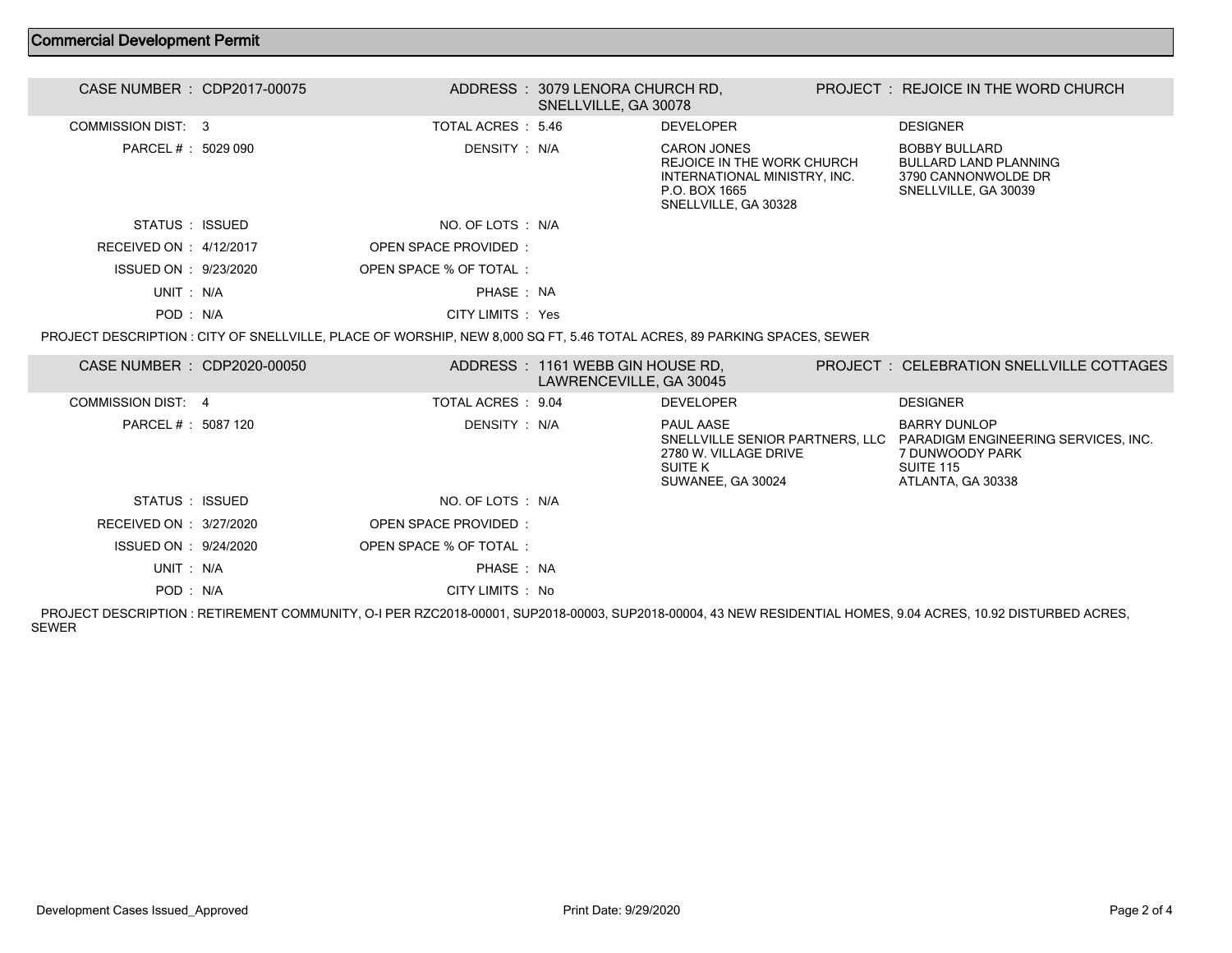| CASE NUMBER : CDP2020-00101 |                             | GA 30518                                         | ADDRESS : 740 NORTH PRICE RD, SUGAR HILL,                                                                              | PROJECT: NORTH PRICE RD OFFICE BUILDING                                                                                                                          |
|-----------------------------|-----------------------------|--------------------------------------------------|------------------------------------------------------------------------------------------------------------------------|------------------------------------------------------------------------------------------------------------------------------------------------------------------|
| COMMISSION DIST: 1          | TOTAL ACRES: 1.00           |                                                  | <b>DEVELOPER</b>                                                                                                       | <b>DESIGNER</b>                                                                                                                                                  |
| PARCEL # : 7273 035         | DENSITY : N/A               |                                                  | <b>ALEX MARTINEZ</b><br><b>EAGLE CONSTRUCTION &amp;</b><br><b>RESTORATION, LLC</b><br>PO BOX 3377<br>LILBURN, GA 30048 | <b>JUAN DEL RIO</b><br><b>ONE POINT</b><br>4163 GLEN MEADOW DRIVE<br>PEACHTREE CORNERS, GA 30092                                                                 |
| STATUS : ISSUED             | NO. OF LOTS : N/A           |                                                  |                                                                                                                        |                                                                                                                                                                  |
| RECEIVED ON : 7/13/2020     | <b>OPEN SPACE PROVIDED:</b> |                                                  |                                                                                                                        |                                                                                                                                                                  |
| ISSUED ON : 9/22/2020       | OPEN SPACE % OF TOTAL:      |                                                  |                                                                                                                        |                                                                                                                                                                  |
| UNIT: N/A                   | PHASE: NA                   |                                                  |                                                                                                                        |                                                                                                                                                                  |
| POD: N/A                    | CITY LIMITS : Yes           |                                                  |                                                                                                                        |                                                                                                                                                                  |
| PARKING SPACES. SEPTIC      |                             |                                                  |                                                                                                                        | PROJECT DESCRIPTION: CITY OF SUGAR HILL, NORTH PRICE RD OFFICE BUILDING, HM-1 PER SUP-18-001, NEW 3,000 SQ FT, 1 STORY, 1.0 ACRES, 0.39 DISTURBED ACRES, 10 NEW  |
| CASE NUMBER : CDP2020-00118 |                             | ADDRESS: 2925 BUFORD DR, BUFORD, GA<br>305195110 |                                                                                                                        | PROJECT: EXCHANGE AT GWINNETT PHASE 2                                                                                                                            |
| COMMISSION DIST: 4          | TOTAL ACRES : 22.20         |                                                  | <b>DEVELOPER</b>                                                                                                       | <b>DESIGNER</b>                                                                                                                                                  |
| PARCEL #: 7146 030          | DENSITY : N/A               |                                                  | <b>GREER SCOGGINS</b><br><b>FUQUA DEVELOPMENT, LP</b><br>3575 PIEDMONT ROAD<br>SUITE 800<br>ATLANTA, GA 30305          | <b>STONEY ABERCROMBIE</b><br>HAINES, GIPSON & ASSOCIATES, INC.<br>1550 NORTH BROWN ROAD<br>SUITE 100<br>LAWRENCEVILLE, GA 30043                                  |
| STATUS: ISSUED              | NO. OF LOTS : N/A           |                                                  |                                                                                                                        |                                                                                                                                                                  |
| RECEIVED ON : 8/11/2020     | <b>OPEN SPACE PROVIDED:</b> |                                                  |                                                                                                                        |                                                                                                                                                                  |
| ISSUED ON : 9/24/2020       | OPEN SPACE % OF TOTAL:      |                                                  |                                                                                                                        |                                                                                                                                                                  |
| UNIT: N/A                   | PHASE: 2                    |                                                  |                                                                                                                        |                                                                                                                                                                  |
| POD: N/A                    | CITY LIMITS : No            |                                                  |                                                                                                                        |                                                                                                                                                                  |
| NEW PARKING SPACES, SEWER   |                             |                                                  |                                                                                                                        | PROJECT DESCRIPTION: MIXED USE DEVELOPMENT, PHASE 2, MU-R PER SUP2019-00045 AND RZC2019-00008, NEW 52,148 SQ FT, 1 STORY, 22.2 ACRES, 15.81 DISTURBED ACRES, 490 |

| <b>TOTAL FOR: Commercial Development</b> | NO. OF CASES: 4 | NO. OF LOTS: 0 | <b>TOTAL ACRES: 37.70</b> |
|------------------------------------------|-----------------|----------------|---------------------------|
| Permit                                   |                 |                |                           |